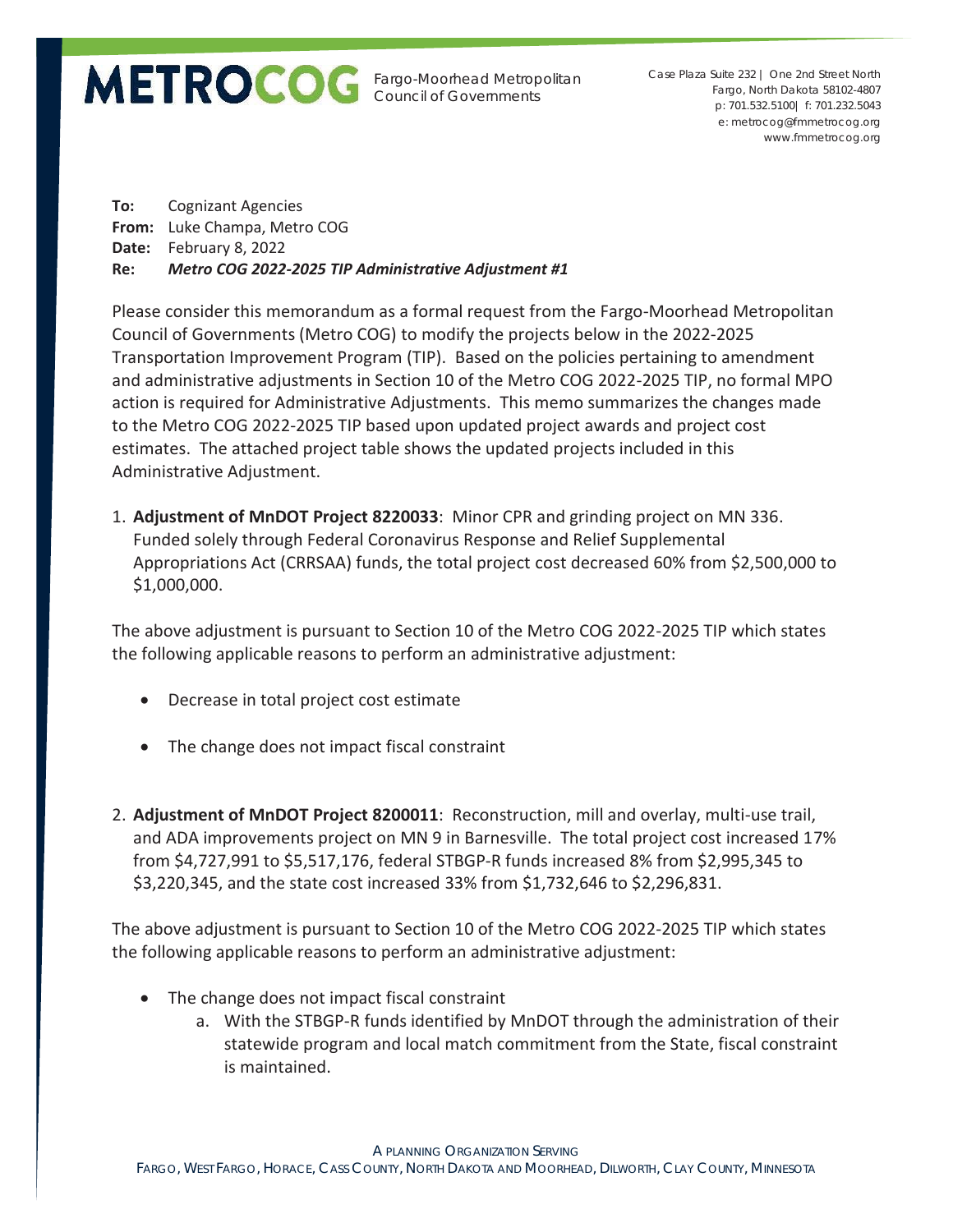• Increase in total project cost meets Administrative Adjustment thresholds which are limited to increases of 20% percent or less.

Thank you for your attention to this matter. Please contact me at (701) 532-5107 if you have any questions.

Sincerely,

Wee

Digitally signed by Luke Champa DN: cn=Luke Champa, o=FM Metro COG, ou, email=champa@fmmetrocog.org,  $c = US$ Date: 2022.02.08 09:42:42 -06'00'

Luke Champa Associate Transportation Planner Fargo-Moorhead Metro COG

Attached: (1) 2022-2025 TIP Administrative Adjustment #1 Project Sheet